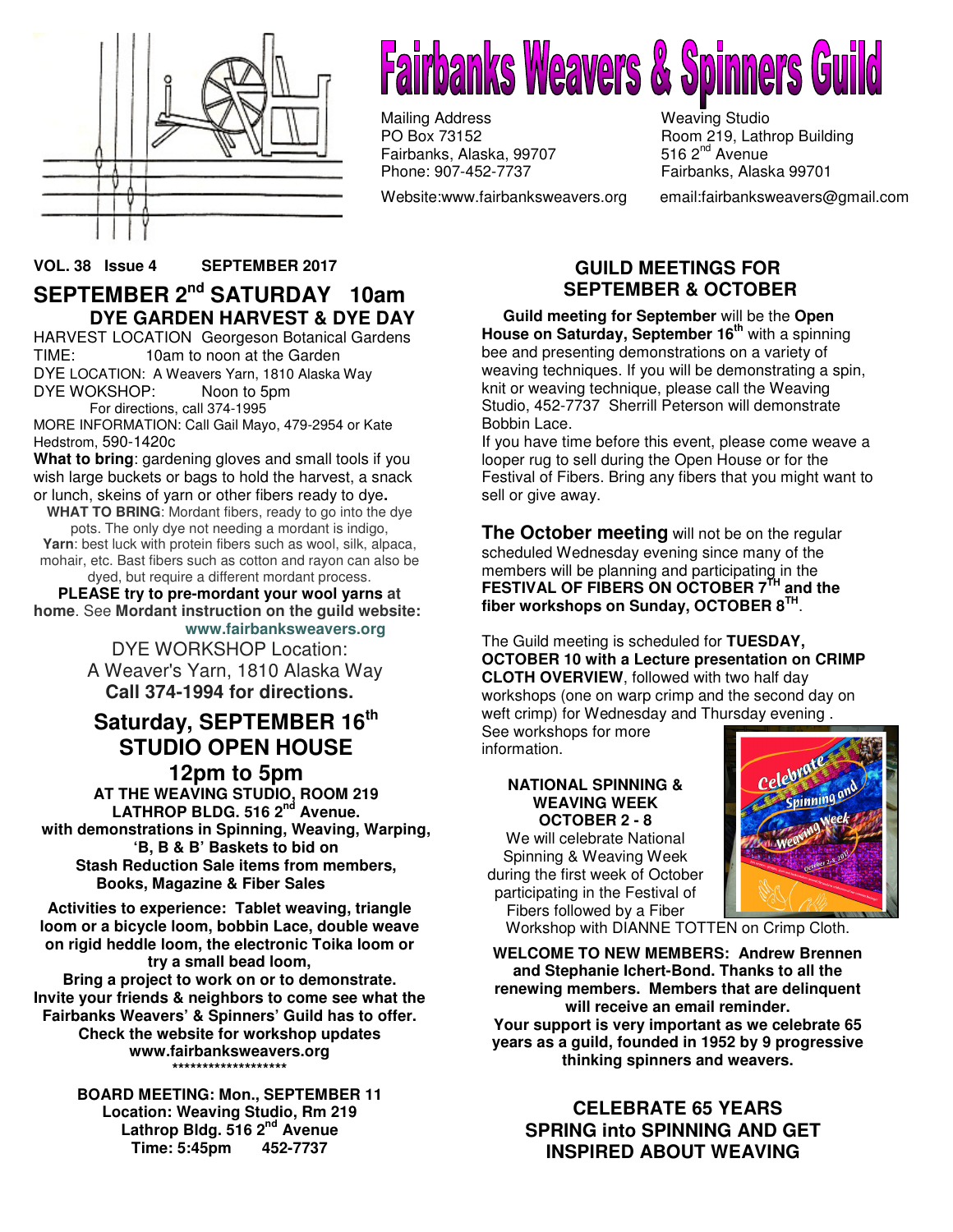### **Officers & Board members for 2017 – 2018 Looking for a volunteer to be president**

| President<br><b>Vice President</b> | Maureen English<br>Pat Costello |                  | OPEN Still looking for a president<br>488-4784<br>457-7033 |
|------------------------------------|---------------------------------|------------------|------------------------------------------------------------|
| Secretary<br>Treasurer             | <b>Terry Roberts</b>            |                  | 455-8450                                                   |
| Historian                          | Shawna Laderach                 |                  | 490-6004                                                   |
| Board of Directors:                |                                 |                  |                                                            |
|                                    |                                 | Barbara Ebbesson | 479-0440                                                   |
|                                    | Kate Hedstrom                   |                  | 590-1420c                                                  |
|                                    | <b>Sherrill Peterson</b>        |                  | 218-626-5435                                               |
|                                    | Becky Hammond                   |                  | 699-7121                                                   |
| Librarian<br>Hospitality           | Barbara Ebbesson<br>OPEN        |                  | 479-0440                                                   |
| Newsletter                         | Penny Wakefield                 |                  | 457-4124                                                   |
| <b>Fair Supervisor</b>             | Moxie Pender                    |                  | 479-8443                                                   |
| Workshops                          | Penny Wakefield                 |                  | 457-4124                                                   |
| Dye Garden                         | Gail Mayo                       |                  | 479-2954                                                   |
| Spinning Group:                    | Alice Stickney                  |                  | 479-3425                                                   |

**CONGRATULATIONS TO 2017 WINNERS at the TANANA VALLEY FAIR Division 10 Weaving & Spinning GRAND CHAMPION JUNIOR CHAMPION Wendy Elsner Else Mayo**  for a hand-woven dressfor a felted doll JUNIOR'S CHOICE PEOPLE'S CHOICE: Elsa Mayo Felted Doll Barbara Ebbesson Raven **YOUTH Class Champions**: AA: Lilli Bond, woven purse BB: C. Christian, rainbow rug CC: Lilli Bond, dream-catcher EE: Elsa Willsrud, green-white skein FF: Else Mayo, felted wood elf GG: C. Christian, wire basket HH: Logan Mendez, batik II: Else Mayo, scarf **ADULT Class Champions** A: Wendy Elsner, cotton dress B: Wendy Elsner, curtain fabric C: Jasmine Johnson-Kennedy, striped towels C: Shawna Laderack, rug E: Patricia Reynolds, earth bowl F: Patricia Reynolds, wizard finger puppet H: Michele Griffin, wedding hankie torchon lace I: Alice Stickney, qiviut blend cowl M: Kate Hedstrom, cotton yarn O: Karen Malone, color on fabric collection P: Karen Malone, eco-dyed scarf **Qiviut Scarf: Peggy CARLSON Qiviut/cashmere/silk skein: Moxie Pender** 

**Qiviut fiber: Terry Roberts THANK YOU, THANK YOU, THANK YOU** 

TO MOXIE, ROB, KATE as Fair Superintendents, To the JUDGES and all BOOTH ATTENDANTS To all the volunteers that helped set up the display. To members who submitted entries. To KATE HEDSTROM for dyeing the qiviut skein and knitting the raffle scarf. To LARS (Large Animal Research Station) for donating the qiviut yarn for the knitted scarf and the qiviut fiber. To Vivian Osborne for a blended skein from the new spinning mill as a second raffle item. To many guild members for selling 681 raffle tickets Thanks to everyone for Silent Auction donations To the Fair Entry Pick-up day volunteers See you all next year.



| Aug. 31 Thurs. 6:30pm Art 127: Begin Weaving Class<br>Fri, 4 to 8pm First Friday at Calypso Farm<br>Sept. 1<br>Sat. 10am- 12<br><b>DYE GARDEN Harvest</b><br>Sept. 2<br>Sat. 12-5pm DYE Workshop, Weavers Yarn<br>Sept. 2<br>Tues. 5:30pm Art 227: Woven Fabric Design<br>Sept. 5<br>Sat. 12 - 5pm STUDIO OPEN HOUSE<br><b>Sept. 16</b><br>Sat. 10 - 3pm Eco Printing Ann Wood O'brien<br><b>Sept. 23</b><br>Sat. 9am - 6pm 2 <sup>nd</sup> FESTIVAL OF FIBERS<br>Oct. 7<br>Sat. 10 to 6pm Spinning Bee & demonstrations<br>Oct. 7<br>Sun. Workshops in various locations.<br>Oct. 8<br>Tues. 6:30pm Lecture by Dianne Totten<br>Oct. 10<br>Oct. 11 & 12 Wed. Thurs. 5:30pm Workshop on Crimp Cloth |
|-----------------------------------------------------------------------------------------------------------------------------------------------------------------------------------------------------------------------------------------------------------------------------------------------------------------------------------------------------------------------------------------------------------------------------------------------------------------------------------------------------------------------------------------------------------------------------------------------------------------------------------------------------------------------------------------------------|
| ART 127: INTRO TO WEAVING COURSE                                                                                                                                                                                                                                                                                                                                                                                                                                                                                                                                                                                                                                                                    |
| begins Thurs. AUGUST 31, 6:30pm                                                                                                                                                                                                                                                                                                                                                                                                                                                                                                                                                                                                                                                                     |
| ART 227: WOVEN FABRIC DESIGN: ANY TOPIC                                                                                                                                                                                                                                                                                                                                                                                                                                                                                                                                                                                                                                                             |
| TIME: 5:30pm, begins TUESDAY SEPT. 5th                                                                                                                                                                                                                                                                                                                                                                                                                                                                                                                                                                                                                                                              |
| Twills, Block & Units, Rugs, Laces, Double Weave,                                                                                                                                                                                                                                                                                                                                                                                                                                                                                                                                                                                                                                                   |
| <b>Fashion Fabric for Garments, Surface Design</b>                                                                                                                                                                                                                                                                                                                                                                                                                                                                                                                                                                                                                                                  |
| LOCATION: Weaving Studio, 452-7737, Rm 219,<br>Lathrop Bldg, 516 2 <sup>nd</sup> Avenue.                                                                                                                                                                                                                                                                                                                                                                                                                                                                                                                                                                                                            |
| INSTRUCTOR: Penny Wakefield, 378-3324                                                                                                                                                                                                                                                                                                                                                                                                                                                                                                                                                                                                                                                               |
| Need 3 credits, sign up at UAF for an Art or Humanities                                                                                                                                                                                                                                                                                                                                                                                                                                                                                                                                                                                                                                             |
| credit: pay \$75 fee to UAF to register for credit                                                                                                                                                                                                                                                                                                                                                                                                                                                                                                                                                                                                                                                  |
| <b>ANOTHER OPTION for</b>                                                                                                                                                                                                                                                                                                                                                                                                                                                                                                                                                                                                                                                                           |
| Begin any time you can find the time                                                                                                                                                                                                                                                                                                                                                                                                                                                                                                                                                                                                                                                                |
| <b>6 WEEK DAYTIME WEAVING COURSE</b>                                                                                                                                                                                                                                                                                                                                                                                                                                                                                                                                                                                                                                                                |
| DATES: Find the time and come and learn to weave                                                                                                                                                                                                                                                                                                                                                                                                                                                                                                                                                                                                                                                    |
| Tues/Thurs. 2:30pm to 9pm Time is adjustable                                                                                                                                                                                                                                                                                                                                                                                                                                                                                                                                                                                                                                                        |
| FEE: \$175 includes materials for two warps.<br><b>REGISTER: CALL 452-7737</b>                                                                                                                                                                                                                                                                                                                                                                                                                                                                                                                                                                                                                      |
| ************************                                                                                                                                                                                                                                                                                                                                                                                                                                                                                                                                                                                                                                                                            |
| <b>ECO PRINTING WITH ANN WOOD O'BRIEN</b>                                                                                                                                                                                                                                                                                                                                                                                                                                                                                                                                                                                                                                                           |
| <b>SATURDAY, SEPTEMBER 23, 10 to 3pm</b><br>A popular workshop demonstrating a method of printing                                                                                                                                                                                                                                                                                                                                                                                                                                                                                                                                                                                                   |
| leaves & plants on wool or silk with beautiful results.                                                                                                                                                                                                                                                                                                                                                                                                                                                                                                                                                                                                                                             |
| Time: 10-3pm Max students: 8                                                                                                                                                                                                                                                                                                                                                                                                                                                                                                                                                                                                                                                                        |
| Location: Weaving Studio, Rm 219                                                                                                                                                                                                                                                                                                                                                                                                                                                                                                                                                                                                                                                                    |
| Fee: \$75, includes all materials                                                                                                                                                                                                                                                                                                                                                                                                                                                                                                                                                                                                                                                                   |
| What to bring: an old apron or wear old clothes that may get                                                                                                                                                                                                                                                                                                                                                                                                                                                                                                                                                                                                                                        |

wet, a plastic bag, old scissors/garden shears for cutting plant material, various leaves if you have any you want to try. Bring some string & a lunch or lunch money. To Register: call the Weaving Studio 452-7737 or call Ann Wood O'Brien 455-4625 or 978-6468 or email fairbanksweavers@gmail.com

### **OCTOBER 10, 11 & 12 (Tues, Wed. & Thurs. evenings) WORKSHOP WITH DIANNE TROTTEN WEAVING**

'Hands on' Crimp cloth WORKSHOP for fabric & scarves. Dianne'swebsite:https://diannetottenhandwovens.com .



 Tues. evening, 6:30pm Seminar Crimp cloth Wed. evening: ½ day Workshop on warp crimp Thurs. evening on weft Crimp Cloth. Fee: approx \$100 to 125 depending on number of participants, see description page 4 If you are interested: Please express your interest by calling 452-7737 or Email: Anchorage October 7 to 9 - 3 day

Workshop on Totten's Crimp & create November 4 & 5 A CELIA QUINN 2 day WORKSHOP ON SILK Spinning-Dyeing-Reeling Silk Workshop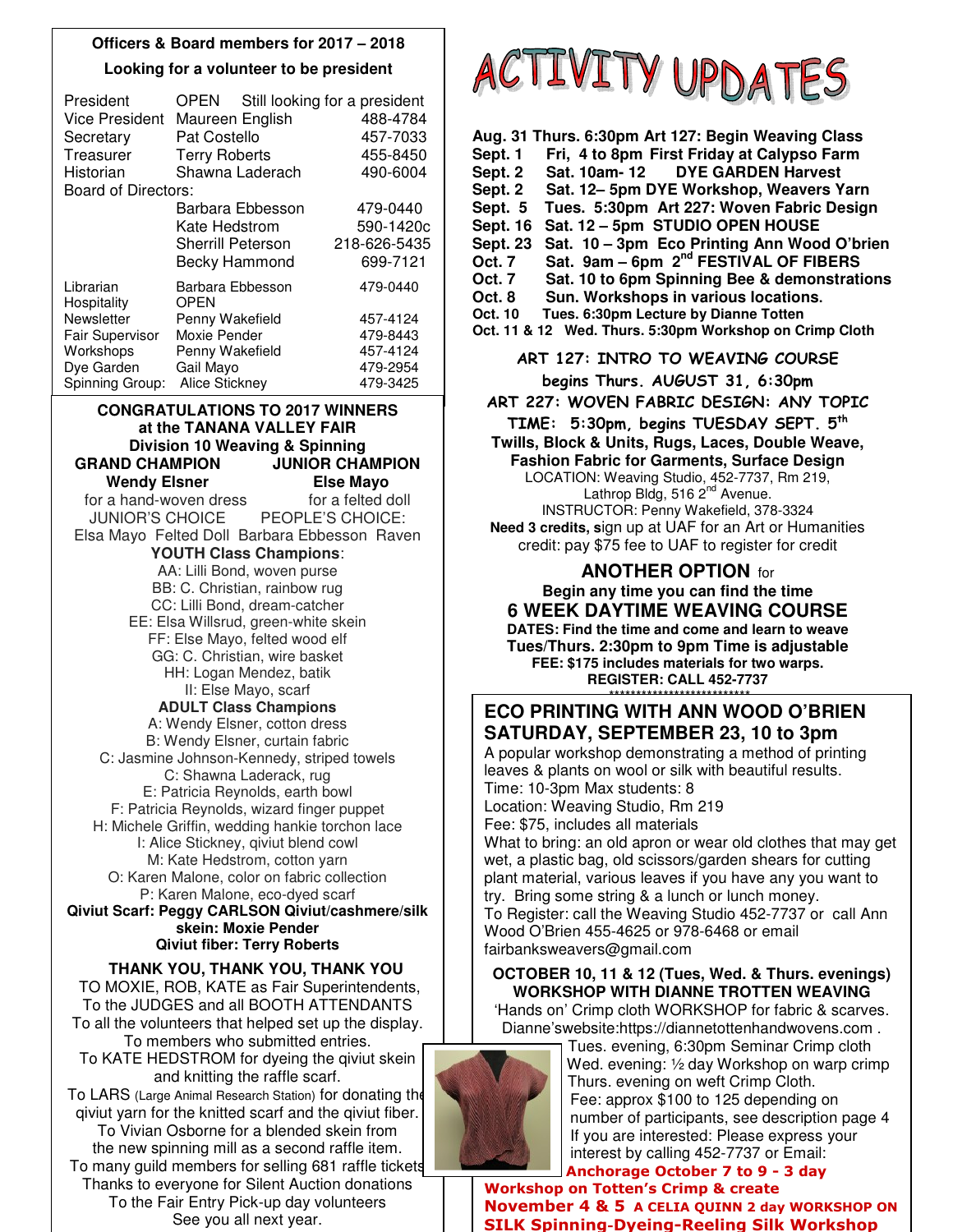

### **Fairbanks Fiber Festival October 7 & 8, 2017 Volunteers needed**

Save the date! The second Fairbanks Fiber Festival will take place Saturday, October  $7<sup>th</sup>$ at Pioneer Park in Fairbanks from 10-5. This year we have more room and we're busy planning fun demos. Please volunteer to help during the day. We will have a Spinning Corner and hope many

of you will come sit and spin for a bit. If you are a vendor and would like to have a table at the event, contact Linda Harriger l.harriger@gmail.com.

We are also looking for people to volunteer for a few hours. There will be a Silent Auction and we

are gathering items for the Auction. Proceeds will go to make the Fairbanks Fiber Festival an ongoing event.

 There will be workshops on the second day, Sunday, October 8<sup>th</sup>. Stay tuned for information about those. Updates on classes will be posted on the www.Calypsofarm.org Calendar page

and our Facebook page (Fairbanks Fiber Festival) The Fairbanks event was very successful last year and we look forward to the much larger Pioneer Park venue, with room for more vendors and workshops.

## THE ART SCENE

**Friday, September 1st First Friday at Calypso Farm, from 4-8pm the event will feature hands on fiber activities including natural dyeing, wet felting and spinning.**

### ♦♦♦♦♦♦♦♦♦♦♦♦♦♦♦

### **FAIRBANKS ARTS ASSOCIATION BEAR GALLERY OPPORTUNITY TO ENTER**

♦♦♦♦♦♦♦♦♦♦♦♦♦♦♦ **32nd Annual 64th Parallel Exhibition October 6 to October 28, 2017 Submission dates are: Sept. 30. & Oct 1 Times: 12 to 5pm Reception: October 6, 5 – 7pm Juror: Emily Nachison (Portland, Oregon) Fairbanks Arts Association website: For the Prospectus: www.fairbanksarts.org \*\*\*\*\*\*\*\*** 

**PORTFOLIO REVIEW FOR THE YEAR 2019 DEADLINE OCTOBER 31st Find the prospectus info on the Fairbanks Arts Association website: www.fairbanksarts.org** 

#### **IN OUR MAIL BOX:**

**SILENT AUCTION ITEMS to donate to the FESTIVAL OF FIBERS, contact Terry Roberts or Alice Stickney**

### **DONATIONS REQUEST FOR FUND RAISER**

**Calypso Farms annual dinner is coming up quickly and we are wondering if you'd be willing to donate to the auction this year.**

**The Benefit Dinner and Auction will be held September 22nd at Friends Church (\*\*New Location this year!!) Doors open at 4:30pm. Dinner and Silent Auction start at 5pm and the Live Auction starts at 7pm. Thank you for your willingness to consider donating again this year.**

### **ATTENTION: ANYONE WHO RAISES LIVESTOCK**

Would you be interested in being on the Animal Control Board? The time investment isn't very much and the application is available online (fnsb.us) or at the Mayor's office.

A fun sheep snippet with June Colony on LiveWire on PRI:http://www.livewireradio.org/episode338 Starts about minute 24 and runs to about 31. She talks about sheep shearing and her huge sheep Her starting breeds: Targhee (a recent breed from Merino crossed with Rambouillet) and Wensleydale -- really BIG sheep, up to 300 lbs:

The dreadlocks can grow up to a foot a year.

**LOOMS FOR SALE** ♦♦♦♦♦♦♦♦♦♦♦♦♦♦♦ 4 shaft Ad a Harness Macomber Loom \$1500 with lots of extras



Call The Weaving Studio 452-7737 ♦♦♦♦♦♦♦♦♦♦♦♦♦♦♦



4 shaft Table loom with a stand Some Books, shuttles, warping board \$400 Call the Studio ♦♦♦♦♦♦♦♦♦♦♦♦♦♦♦

### 40 inches, Schacht 4 shaft loom, 6 treadles \$1200 one reed and warped, so come and try it out Call the Weaving Studio 452-7737

♦♦♦♦♦♦♦♦♦♦♦♦♦♦♦

GILMORE 8 SHAFT 45" FLOOR LOOM With several reeds & shuttles \$2100 Call the Weaving Studio 452-7737

FOR SALE 4 SHAFT BABY WOLF - 24 inch Purchased years ago but never used it. Have it all together with parts and spools of threads. \$450 or the best offer. Alex 322-8751

4 shaft Schacht TABLE LOOM FOR SALE, LIKE NEW with warping board, lease sticks and 2 reeds For price email: Keratin Genter <krgenter@gmail.com

Jodi is parting with some of her basket books, plus some of her wonderful baskets from her collection. Call Jodi at 474-9144 to make an appointment to view.

> ANYONE INTERESTED IN HELPING WITH THE GUILD NEWSLETTER?